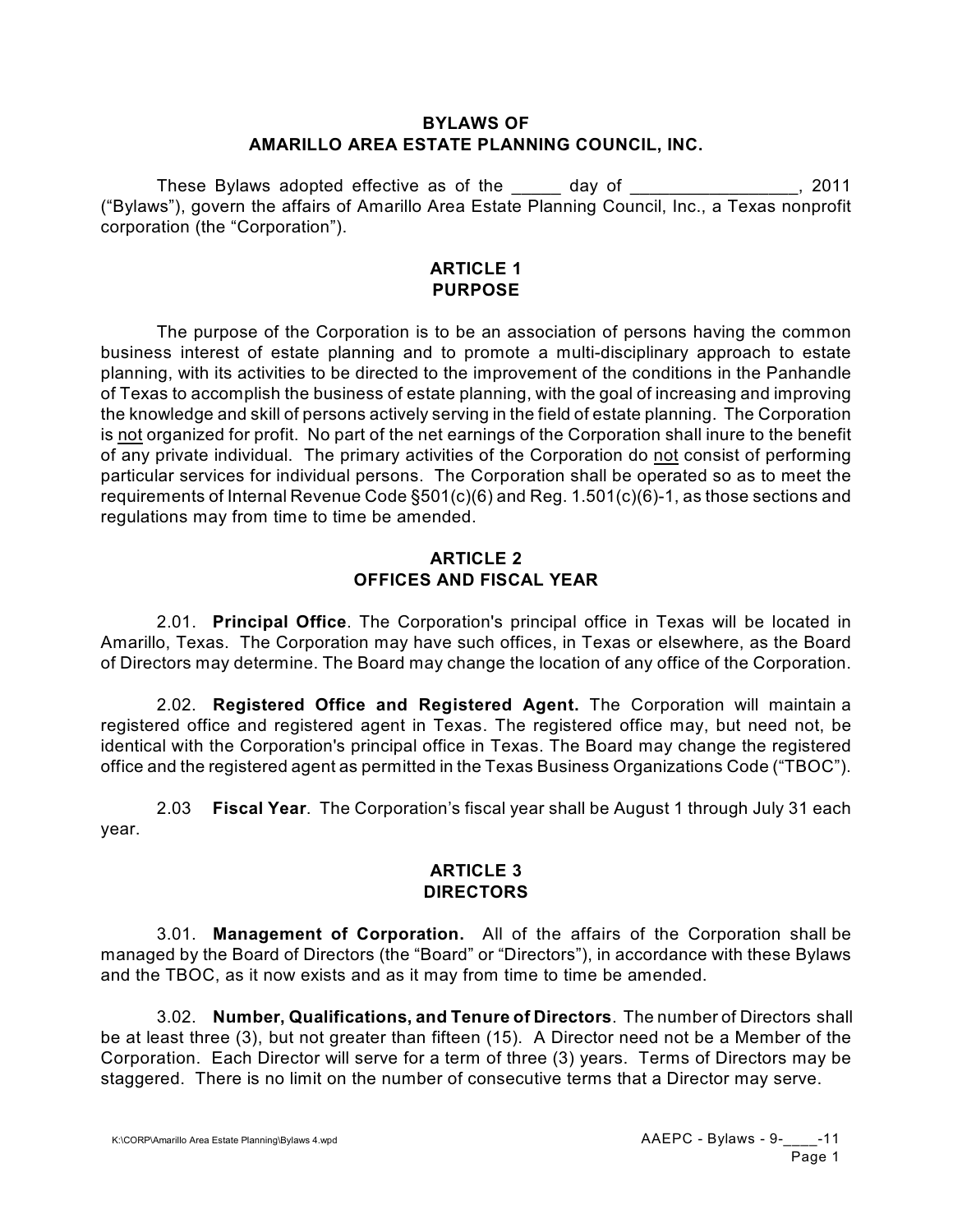3.03. **Nominating Directors.** In May of each year, a Nominating Committee appointed by the President will consider possible nominees and make nominations for Directors for the upcoming year. While not mandatory, it is preferable that the Board of Directors generally consist of a roughly equal number of persons representing four major categories of professionals: (i) attorneys; (ii) certified public accountants; (iii) financial/insurance professionals, and (iv) trust officers. The Executive Secretary will include the names of persons nominated by the Nominating Committee, and report that proposed slate of Directors to the Board.

3.04. **Electing Directors.** Each person who meets the qualifications for Director and who has been duly nominated may be elected as a Director. Directors will be elected by the vote of the Board of Directors at its annual meeting in May or June of each year. Each Director will hold office for a three-year term, beginning August 1 in the year elected, and ending on July 31, three years later, unless that Director is sooner removed or resigns. A Director may be elected to serve consecutive terms.

3.05. **Vacancies.** The Board may, but is not required to, fill any vacancy in the Board, as long as there are at least three (3) directors serving at all times. At any time there are less than three (3) Directors serving, the remaining Directors must elect enough Directors to fill those vacancies so that the minimum number of Directors are serving. A vacancy is filled by the affirmative vote of a majority of the remaining Directors, even if it is less than a quorum of the Board, or even if it is a sole remaining Director. A Director selected to fill a vacancy will serve for the unexpired term of his or her predecessor in office.

3.06. **Annual Meeting.** The annual meeting of the Board may be held without notice other than these Bylaws. The annual Board meeting will be held in May or June of each year at such time and place determined by the President. At each annual meeting, the Directors and Officers for the upcoming year shall be elected; the financials for the immediately preceding year shall be reviewed; a budget for the upcoming year shall be adopted; and the Directors shall act upon any other business as shall be brought before the meeting.

3.07. **Regular Meetings.** The Board may provide for regular meetings of Directors by resolution stating the time and place of such meetings. Each regular meeting may be held only in Texas, and will be held at the Corporation's registered office in Texas if the resolution does not specify the location of the meeting. No notice of regular Board meetings is required other than a Board resolution stating the time and place of the regular meetings.

3.08. **Special Meetings.** Special meetings of Directors may be called by, or at the request of, the President or any two (2) directors. A person or persons authorized to call special meetings of the Board may fix any place within Texas as the place for holding a special meeting. The person or persons calling a special meeting will inform the Executive Secretary of the corporation of the information to be included in the notice of the meeting. The Executive Secretary or President or Secretary of the Corporation will give notice of each special meeting to the Directors as required by the Bylaws or the TBOC.

3.09. **Notice.** Written or printed notice of any special meeting(s) of the Directors will be delivered to each Director by mail, or facsimile transmission, or by e-mail, not less than seven (7), nor more than thirty (30), days before the date of the special meeting. The notice will state the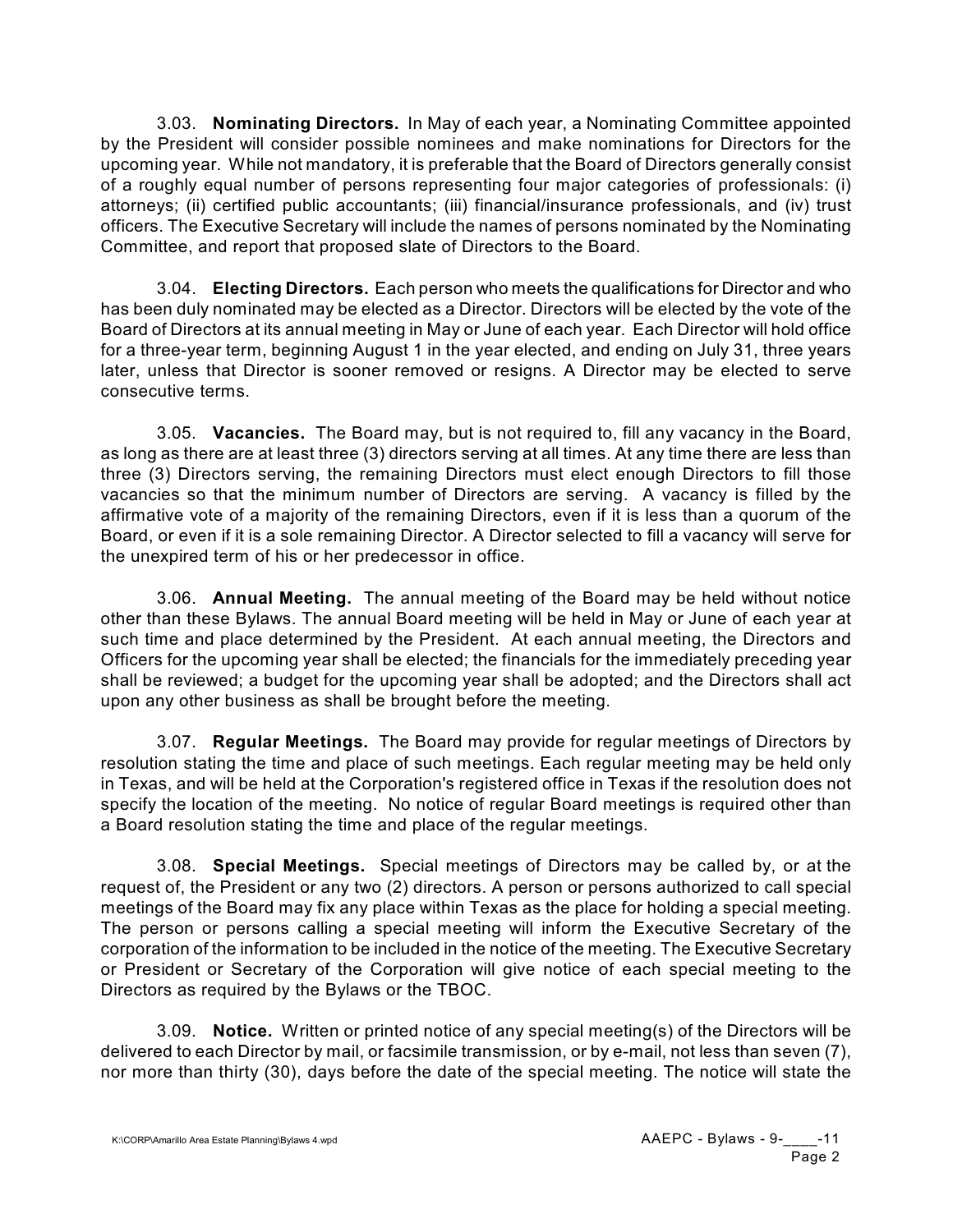place, day, and time of the meeting; who called it; and the purpose or purposes for which it is called.

3.10. **Quorum.** A majority of the number of Directors then in office constitutes a quorum for transacting business at any Board meeting. The Directors present at a duly called or held meeting at which a quorum is present may transact business. However, no action may be approved without the vote of at least a majority of the Directors present at a meeting in which a quorum is present. If a quorum is never present at any time during a meeting, the Directors who are present shall adjourn, and thereafter may reconvene the meeting once without further notice.

3.11. **Duties of Directors.** Directors will discharge their duties, including any duties as committee members, in good faith, with ordinary care, and in a manner they reasonably believe to be in the Corporation's best interest.

3.12. **Actions of Board of Directors.** The Board will try to act by consensus. However, if a consensus is not available, the vote of a majority of Directors present and voting at a meeting at which a quorum is present is enough to constitute the act of the Board, unless the act of a greater number is required by law or by some other provision of these Bylaws. A Director who is present at a meeting and abstains from a vote is considered to be present and voting for the purpose of determining the Board's decision. For the purpose of determining the decision of the Board, a Director who is represented by proxy in a vote is considered present.

3.13. **Proxies.** A Director may vote by proxy. All proxies must be in writing, must bear the signature of the Director giving the proxy, and must be bear the date on which the proxy was executed by the Director. No proxy is valid after sixty (60) days from the date of its execution.

3.14. **Removing Directors.** The Board may vote to remove a Director at any time, without cause. A meeting to consider removing a Director may be called and noticed following the procedures provided in these Bylaws for a special meeting of the Board of Directors. The notice of the meeting will state that the issue of possibly removing the Director will be on the agenda. A Director may be removed by the affirmative vote of a majority Board of Directors, not counting the Director who is the subject of the removal vote.

# **ARTICLE 4 MEMBERS**

4.01. **Members.** The Corporation will have Members. The Corporation is a membership organization, with a meaningful extent of its support to be derived from its Members.

4.02. **Admitting Members.** Natural persons who are actively involved in estate planning and who pay annual dues, shall be admitted, annually, as a Member in the Corporation by the Board, or by a Membership Chairman or Membership Committee designated by the Board to handle such matters. The Board may adopt and amend application procedures and qualifications for membership and procedures for admitting Members. A Member may renew membership by paying all required fees and dues, and submitting an annual application to renew membership.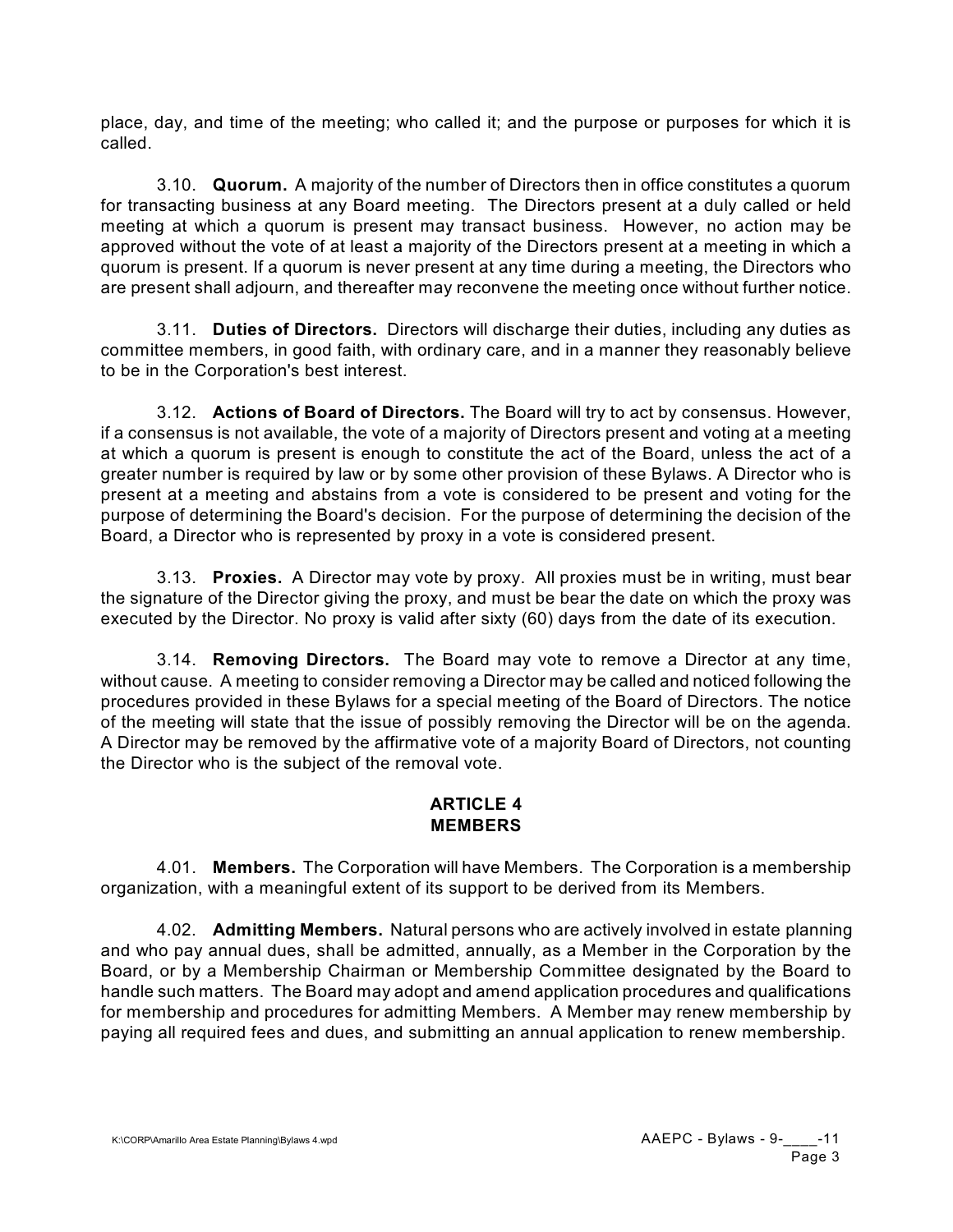4.03. **Membership Fees and Dues.** The Board may set and change the amount of an initial fee, if any, and the annual dues, payable to the Corporation by each Member. Dues are payable each year, on the due date established by the Board.

4.04. **Special Meetings.** Special meetings of the Members may be called by the President or by two (2) Directors.

4.05. **Place of Meeting.** The Board may designate any place, inside Texas, as the place of meeting for any special meeting of Members called by the Board. If the Board does not designate the place of meeting, the meeting will be held at the Corporation's registered office in Texas.

4.06. **Notice of Meetings**. Written or printed notice of any Members' meeting, will be delivered to each Member not less than 10--nor more than 60--days before the date of the meeting.

4.07. **No Voting Rights.** Members have no voting rights.

4.08. **Sanctioning, Suspending, or Terminating Members.** The Board may impose reasonable sanctions on a Member, or suspend or expel a Member from the Corporation, with or without cause, in the Board's sole discretion.

4.09. **Resignation.** Any Member may terminate membership by submitting a written resignation to the Board or the Executive Secretary. A Member's resignation will not relieve him or her of any obligations to pay any dues, assessments, or other charges that had accrued and were unpaid before the effective date of the resignation.

4.10. **Waiver of Interest in Corporate Property.** The Corporation owns all real and personal property, including all improvements located on the property, acquired by the Corporation. A Member has no interest in specific property of the Corporation. Each Member waives the right to require partition of all or part of the Corporation's property.

## **ARTICLE 5 EXECUTIVE SECRETARY/OTHER EMPLOYEES**

The Directors may, but are not required to, hire an Executive Secretary and/or such other employees of the Corporation as deemed appropriate by the Directors. The Executive Secretary and each other employee, if any, shall be paid reasonable compensation as established by the Directors. The Executive Secretary and each other employee shall serve at the will of the Board, and may be terminated at any time, with or without cause, in the Board's sole discretion.

## **ARTICLE 6 OFFICERS**

6.01. **Officer Positions.** The Corporation's Officers will be a President, a Vice President, a Secretary, and a Treasurer. The Board may create additional officer positions, define the authority and duties of each such position, and elect or appoint persons to fill the positions. The same person may hold any two or more offices, except for President and Secretary. Each Officer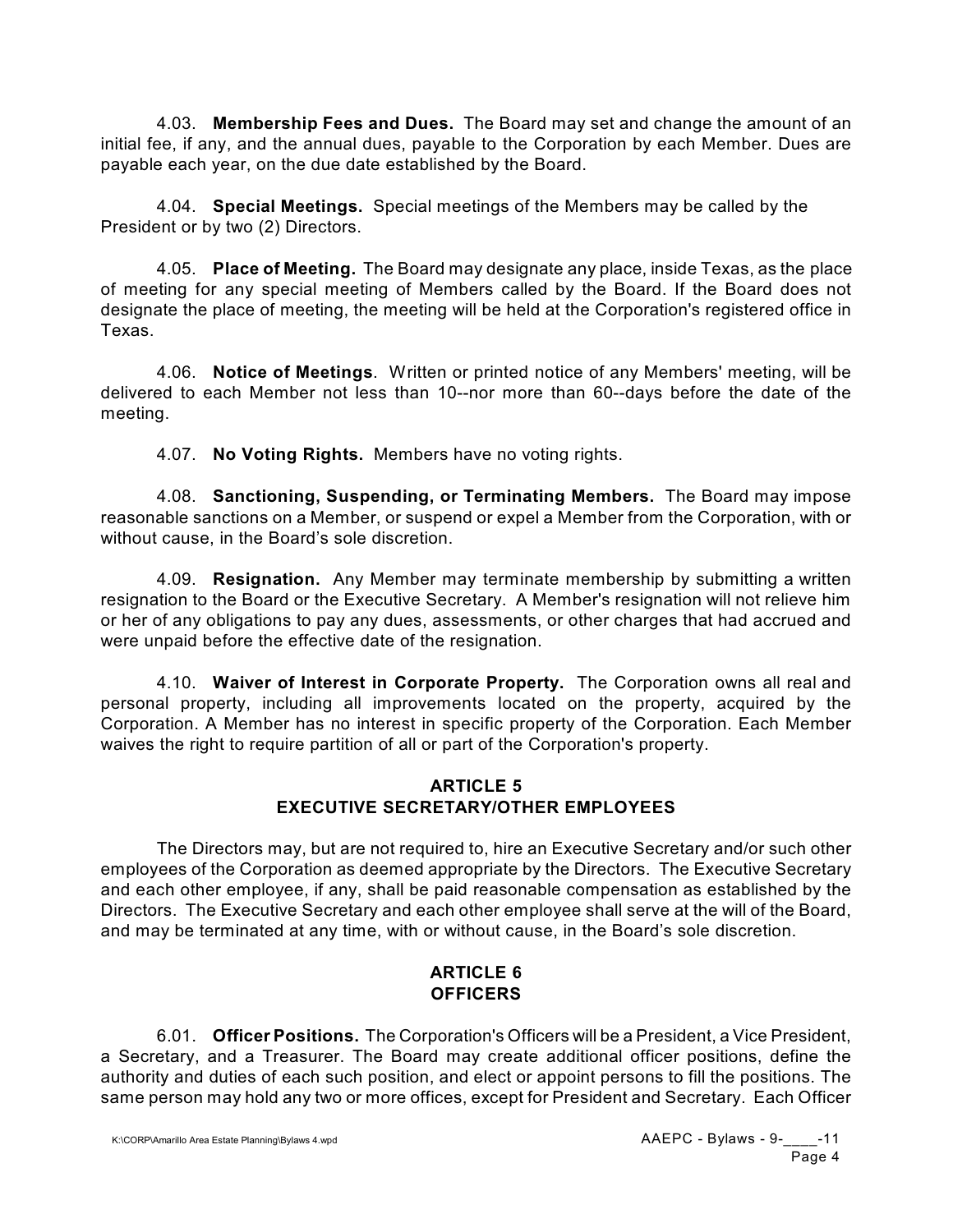must be a Director or a Member. While not mandatory, the Board may fill the primary four Officer positions with one person from each of the four categories of professionals: attorney, certified public accountant, trust officer and financial/insurance services.

6.02. **Election and Term of Office.** The Corporation's Officers will be elected annually at the annual meeting of the Board of Directors. If Officers are not elected at this time, they will be elected as soon thereafter as possible. Each Officer will hold office until a successor is duly selected and qualifies. An Officer may be elected to succeed himself or herself in the same office.

6.03. **Removal.** Any Officer may be removed by majority vote of the Directors with or with or without cause, in the Board's sole discretion.

6.04. **Vacancies.** The Board may select a person to fill a vacancy in any office for the unexpired portion of the Officer's term.

6.05. **President.** The President is the Corporation's chief executive officer. He or she will supervise and control all of the Corporation's business and affairs and will preside at all meetings of the Members and of the Board. The President may execute any deeds, mortgages, bonds, contracts, or other instruments that the Board authorizes to be executed. The President will perform other duties prescribed by the Board and all duties incident to the office of President.

6.06. **Vice President.** When the President is absent, cannot act, or refuses to act, Vice President will perform the President's duties. When acting in the President's place, the Vice President has all the powers of--and is subject to all the restrictions on--the President. A Vice President will perform other duties as assigned by the President or Board.

6.07. **Treasurer.** The Treasurer will have charge and custody of all the Corporation's funds and securities; receive and give receipts for moneys due and payable to the Corporation; deposit all moneys in the Corporation's name in banks, or other depositaries as the Board or President directs; write checks and disburse funds to discharge the Corporation's obligations; maintain the Corporation's financial books and records; prepare financial reports at least annually; and perform other duties as assigned by the President or the Board.

6.08. **Secretary.** The Secretary will take minutes of meetings and keep the minutes as part of the corporate records; maintain custody of the corporate records and seal; keep a current register of the name, mailing address, phone number, and e-mail address of each Member, Director, Officer, and employee of the Corporation; and perform other duties as assigned by the President or the Board.

# **ARTICLE 7 COMMITTEES**

7.01. **Establishing Committees.** The President may appoint, with the Board's approval, one or more committees delegating specified authority to a committee. The Board may establish qualifications for membership on a committee.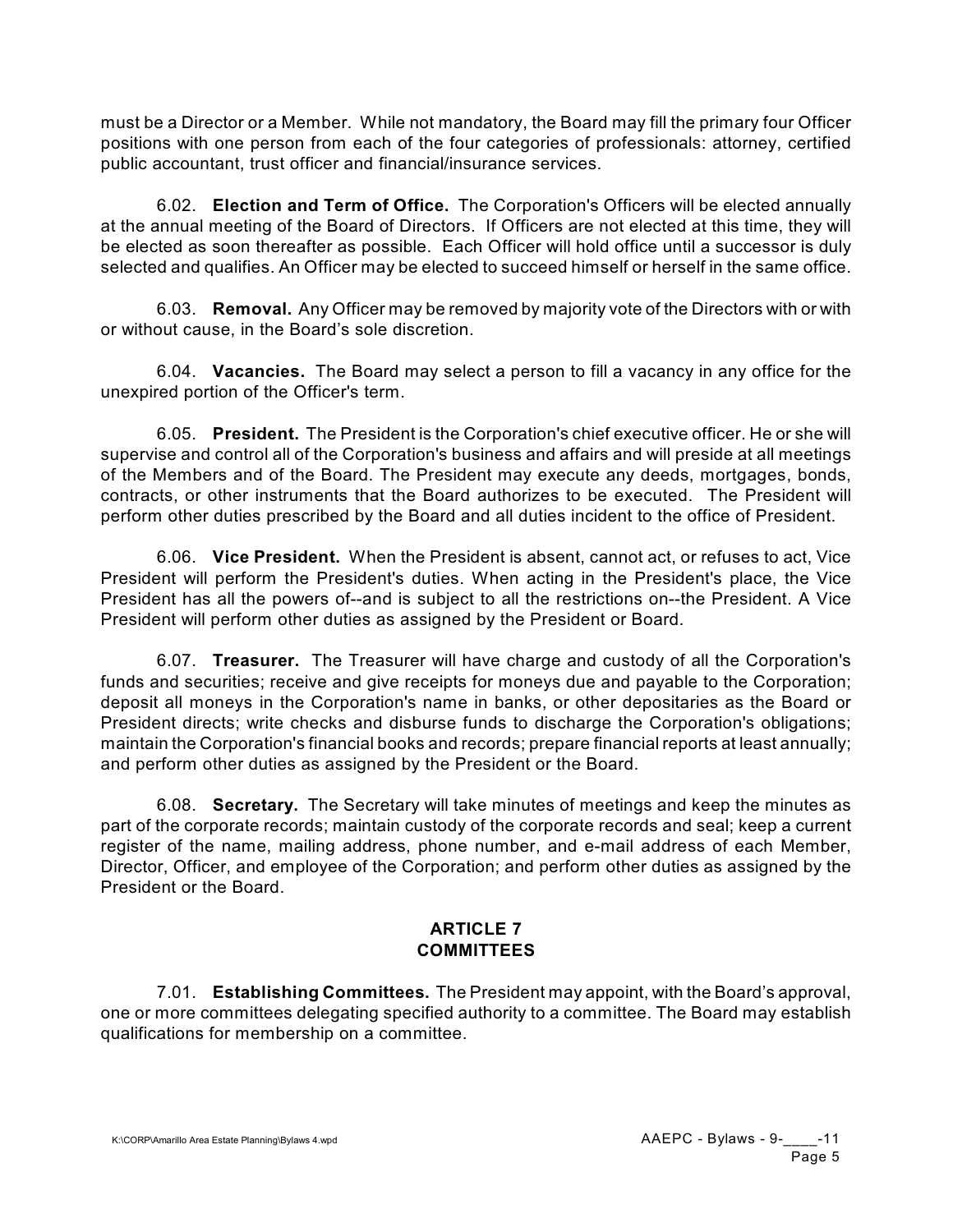7.02. **Actions of Committees.** Committees will try to take action by consensus. However, if a consensus is not available, the vote of a majority of committee members is enough to constitute the act of the committee.

## **ARTICLE 8 TRANSACTIONS OF CORPORATION**

8.01. **Contracts.** The Board may authorize any Officer or agent of the Corporation to enter into a contract or execute and deliver any instrument in the name of, and on behalf of, the Corporation. This authority may be limited to a specific contract or instrument, or it may extend to any number and type of possible contracts and instruments.

8.02. **Gifts.** The Board may accept any contribution, gift, bequest, or devise for the general purposes or for any special purpose of the Corporation. The Board may reject or refuse to accept any offered gift, bequest or devise. The Board may make gifts and give charitable contributions not prohibited by these Bylaws, the certificate of formation, state law, and provisions set out in federal tax law that must be complied with to maintain the Corporation's federal and state tax status.

8.03. **No Interested Party Loans.** The Corporation may not make any loan to a Member, Director or Officer of the Corporation. The Corporation may not borrow money from a Member, Director or Officer of the Corporation.

8.04. **Prohibited Acts.** No Member, Director, Officer, or committee member of the Corporation may do any act in violation of these Bylaws or in violation of duties imposed by the TBOC or Texas Corporation law; nor receive an improper personal benefit from the operation of the Corporation; nor use the Corporation's assets, directly or indirectly, for any purpose other than carrying out the Corporation's purpose; nor wrongfully transfer or dispose of Corporation property.

# **ARTICLE 9 BOOKS AND RECORDS**

9.01. **Required Books and Records.** The Corporation will keep correct and complete books and records as required by the TBOC, together with all minutes of the proceedings of the Board, and committees having any of the authority of the Board, and a list of the names and addresses of the Members, Directors, Officers, and any committee members of the Corporation.

9.02. **Inspection and Copying.** Any Member, Director, Officer, or committee member of the Corporation may, upon written request and for a proper purpose, inspect and receive copies of all the corporate books and records, as allowed by the TBOC. The inspection may take place at a reasonable time, no earlier than twenty (20) working days after the Corporation receives a proper written request. The Board may establish reasonable copying fees, which may cover the cost of materials and labor. The inspection shall otherwise be conducted in accordance with the TBOC.

9.03. **Audits.** Any Member or Director may have an audit conducted of the Corporation's books. That person bears the expense of the audit unless the Directors vote to authorize payment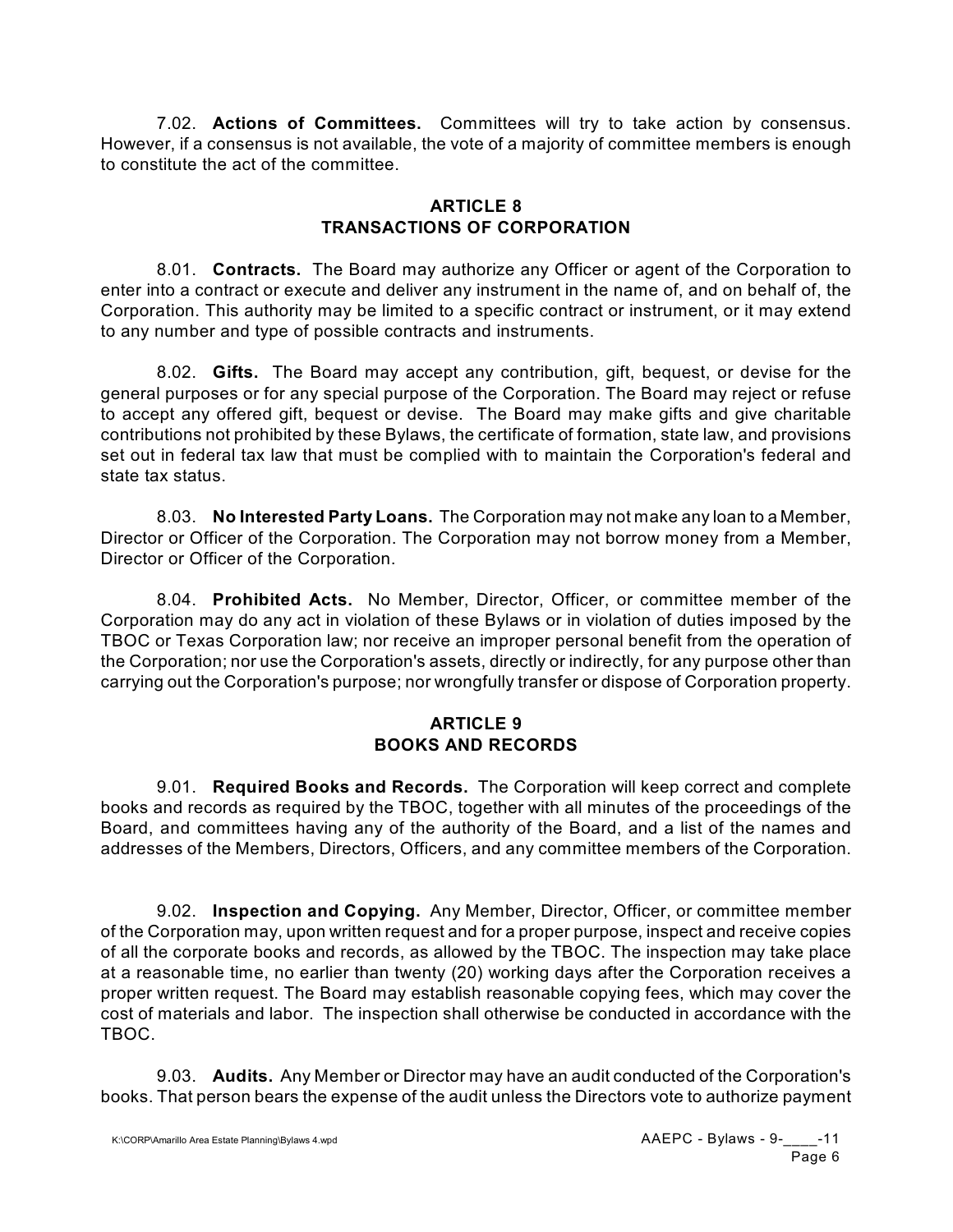of audit expenses. The person requesting the audit may select the accounting firm to conduct it. A person may not subject the Corporation to an audit more than once in any fiscal year.

# **ARTICLE 10 NOTICES**

10.01. **Methods of Notice.** Any notice required or permitted by these Bylaws to be given to a Member, Director, Officer, or member of a committee may be given by mail, or fax, or e-mail, to that person's most recently reflected address in the Corporation's records.

10.02. **Waiver of Notice.** A written waiver signed by the person entitled to receive such notice is considered the equivalent to giving the required notice. A waiver of notice is effective whether signed before or after the time stated in the notice being waived. Furthermore, a person's attendance at a meeting constitutes waiver of notice of the meeting unless the person attends for the express purpose of objecting to the transaction of any business because the meeting was not lawfully called or convened.

# **ARTICLE 11 SPECIAL PROCEDURES CONCERNING MEETINGS**

11.01. **Meeting by Telephone.** The Board of Directors, and any committee of the Corporation may hold a meeting by telephone conference-call procedures. In all meetings held by telephone, matters must be arranged in such a manner that all persons participating in the meeting can hear each other; and a person's participating in a conference-call meeting constitutes his or her presence at the meeting.

11.02. **Decision Without Meeting.** Any decision required or permitted to be made at a meeting of the Directors or any committee may be made without a meeting. A decision without a meeting may be made if a written consent to the decision is signed by all the persons entitled to vote on the matter. The original signed consents will be placed in the Corporation minute book and kept with the corporate records.

Furthermore, any action may be taken without a meeting when there are signed written consents by the number of Directors, or committee members whose votes would be necessary to take action at a meeting at which all such persons entitled to vote were present and voted. Each written consent must be signed and bear the date of signature of the person signing it. A telegram, telex, cablegram, e-mail, or similar transmission by a Member, Director, or committee member, or a photographic, facsimile, or similar reproduction of a signed writing, will be treated as an original signed by the Member, Director, or committee member.

11.03. **Proxy Voting.** A person authorized to exercise a proxy may exercise the proxy by delivery of the written proxy to the President, Secretary, or Executive Secretary before the business of the meeting begins. The Secretary or other person taking the minutes of the meeting will record in the minutes the name of the person who executed the proxy and the name of the person authorized to exercise the proxy. If a person who has duly executed a proxy personally attends a meeting, the proxy will not be effective for that meeting. Unless the proxy is revoked or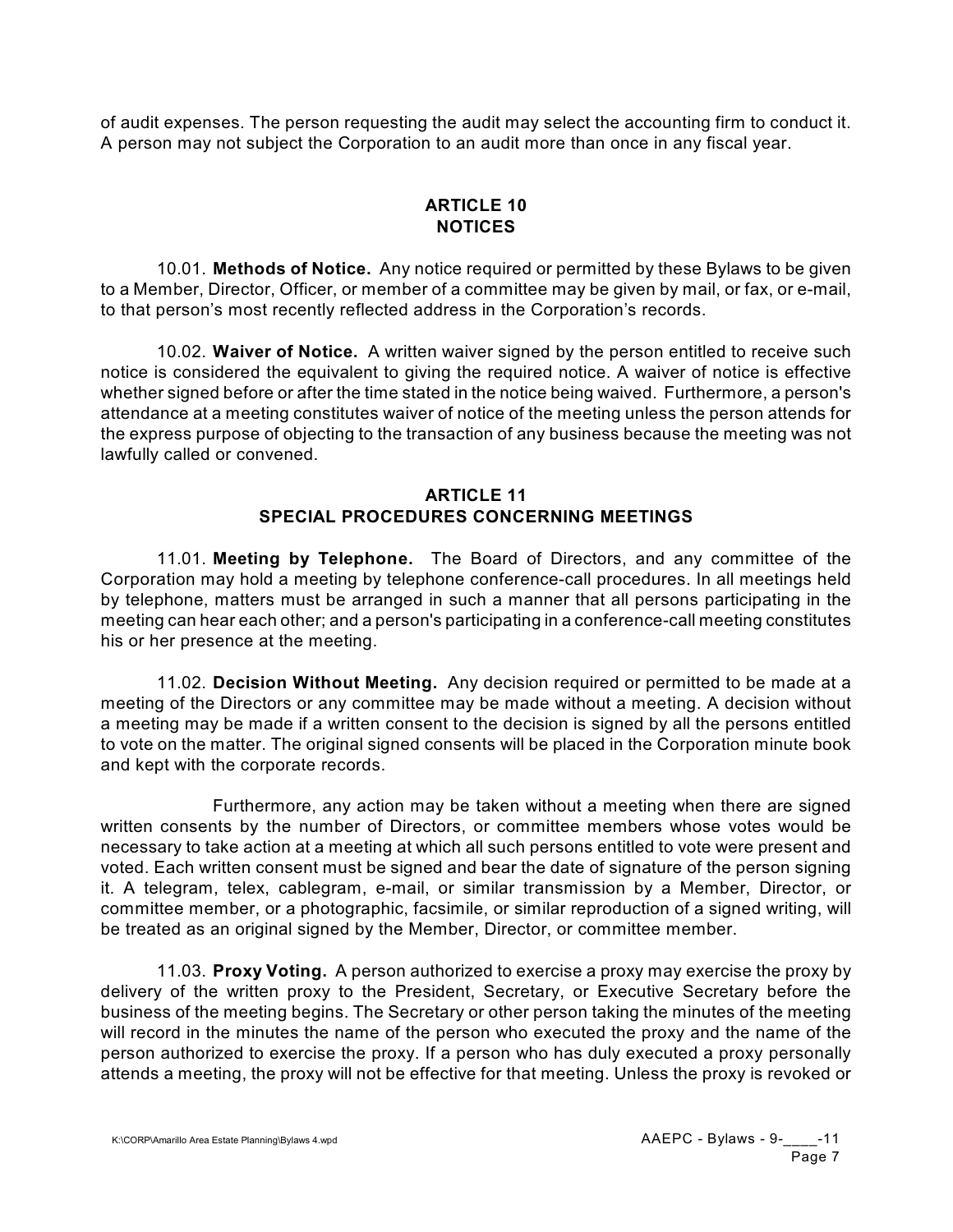the proxy expires under the proxy's terms, a proxy filed with the Corporation remains in force for sixty (60) days from the date the proxy is executed.

### **ARTICLE 12 TERMINATION**

Upon the termination of the Corporation, the Board of Directors shall, after paying, or making provision for the payment of, all of the liabilities of the Corporation, dispose of all the assets of the Corporation exclusively for the purposes of the Corporation in such manner, or to such organization or organizations organized and operated in a way that qualifies as an exempt organization under Section 501(c) of the Internal Revenue Code of 1986 (or the corresponding provision of any future United States Internal Revenue Law), as the Board of Directors shall determine.

### **ARTICLE 13 CONFLICT OF INTEREST POLICY**

To protect the Corporation's interest when it is contemplating entering into a transaction or arrangement that might benefit the private interest of an Officer or Director of the Corporation or might result in a possible excess benefit transaction, the Corporation adopts and shall comply with the "Conflicts of Interest" policy promulgated by the Internal Revenue Service as its "Sample Conflict of Interest Policy" attached as Appendix A to IRS Form 1023, as that Sample Policy is from time to time amended. This Conflict of Interest policy is intended to supplement but not replace any and all applicable state and federal laws governing conflicts of interest applicable to nonprofit and charitable organizations.

### **ARTICLE 14 AMENDING BYLAWS**

These Bylaws may be altered, amended, or repealed, and new bylaws may be adopted by the Board of Directors. The notice of any meeting at which these Bylaws are altered, amended, or repealed, or at which new bylaws are adopted will include the text of the proposed bylaw provisions as well as the text of any existing provisions proposed to be altered, amended, or repealed. Alternatively, the notice may include a fair summary of those provisions.

## **ARTICLE 15 MISCELLANEOUS PROVISIONS**

15.01 **Legal Authorities Governing Construction of Bylaws.** These Bylaws will be construed under Texas law, its statutes and legal authority, as they may be amended from time to time.

15.02 **Legal Construction.** To the greatest extent possible, these Bylaws shall be construed to conform to all legal requirements and all requirements for obtaining and maintaining all tax exemptions that may be available to nonprofit corporations. If any bylaw provision is held invalid, illegal, or unenforceable in any respect, the invalidity, illegality, or unenforceability will not affect any other provision, and the bylaws will be construed as if they had not included the invalid, illegal, or unenforceable provision.